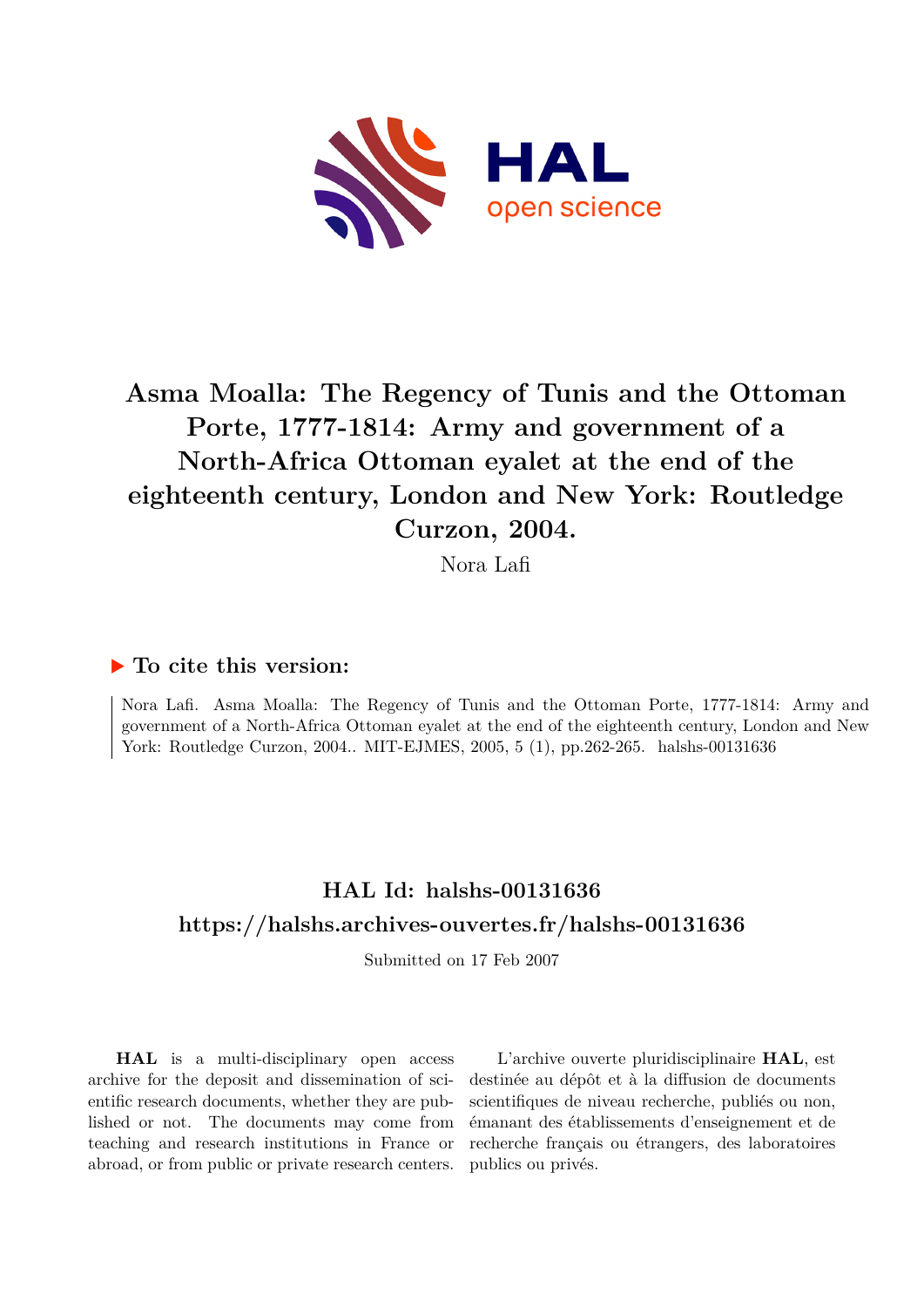Asma Moalla The Regency of Tunis and the Ottoman Porte, 1777-1814: Army and government of a North-Africa Ottoman evalet at the end of the eighteenth century London and New York: Routledge Curzon, 2004

Reviewed By Nora Lafi (ZMO Berlin)

Published by MIT-EJMES, 2005, vol. 5,  $n^{\circ}1$ , p.262-265

http://web.mit.edu/CIS/www/mitejmes/intro.htm

With "The Regency of Tunis and the Ottoman Porte" Asma Moalla has written a detailed and thoroughly convincing study of the army and government in this Ottoman province at the turn of the eighteenth- and nineteenth centuries. This is the Husaynid period, and the time of pasha-bey Hammûda (1777-1814) which is marked by a peculiar evolution of the relation between Western province and its central administration in Istanbul. But this book is also an occasion to contribute to new interpretative frameworks about the Ottoman Empire and its provinces, Tunisia in particular.

While the existing historiography has tended to insist on what the author calls the "autonomy" thesis", present research has to re-examine interpretative schemes on the relation of provinces with Empire, even in the case of provinces ruled by a local dynasty. The over-estimation of political autonomy had different reasons and ideological backgrounds, ranging from a justification of colonial rule to a necessity to strengthen nationalism after independence. It also had a methodological reason: the separation between Ottoman studies and Maghreb studies and the lack of a combined use of local and imperial archives for the writing of the history of this region. Asma Moalla clearly intends to insert her work in the current methodological renewal in Maghreb studies and largely succeeds in doing so with this book.

One of the author's most important contributions in enlarging the historical panorama of Tunisia is the use of local chronicles. Plenty of studies have already been written from the perspective of the chronicles of foreign travellers. While the author acknowledges this literature, she has chosen to broaden the view by the use of Arabic chronicles, such as Muhammad Abî Dînâr (XVIIth c.), Muhammad al-Wazîr al-Sarrâj al-Andalusî, Muhammad al-Saghîr, Hammûda ibn 'Abd al-'Azîz, Ahmad ibn Abî'l-Diyâf (XVIIIth, C.) and Muhammad Bayram al-Khâmis (XIXth, c.). Asma Moalla stresses the fact that these sources, when used, have been read in a way which favoured the autonomy thesis, as the writers of the chronicles were often directly working for the local dynasty. Her intention to re-examine this interpretation generates broader questioning on the spirit of administration. One has to stress the accuracy and pertinence of the intent.

But one could have also expected another step in this process of re-examination; the use of more local administrative archives and, most of all, the use of central Ottoman archives, which surely constitutes the next horizon for this kind of work. Asma Moalla's book is nevertheless an important contribution to the historiographical opening of Tunisia to the Ottoman studies. Her book is composed of two main parts, and seven chapters. The first part, composed of two chapters, is conceived as a "prologue", and is a presentation of the general history of the province of Tunisia between its integration into the Ottoman Empire (1574) and 1777, date of the beginning of the reign of Hammûda Pasha. Here the author recalls the main phases of this history, and proposes some new interpretations, based upon an analysis of the meaning of the notion of *evalet* and the reading of the relationship between the Tunisian army (jund) and Istanbul at the occasion of the 1591 uprising. Asma Moalla shows how this event was auspicious for the Ottoman government to set up a new policy in the Maghreb: "it is, therefore, more plausible to assume that the post-1591 administrative order was essentially devised and edicted by the Porte itself, though it took into consideration the claims of the rebel *jund*" (p. 12). She insists that what has been translated as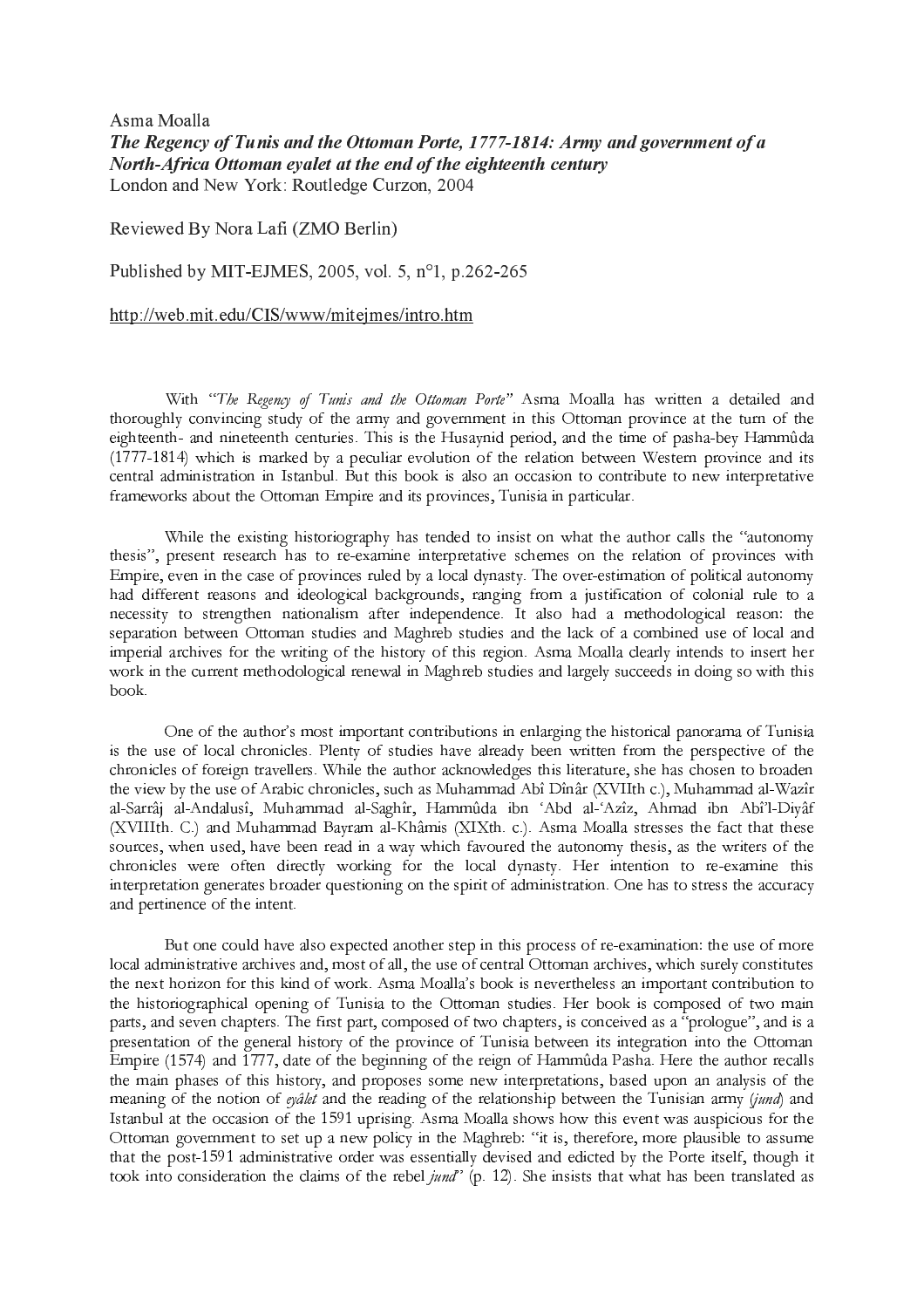$Re\ell$ ergency in the European sources of the time, and has been accepted unquestioningly by the historiography ever since, was called in Ottoman words evalet mümtage, or privileged province.

Asma Moalla then proceeds to describe in a convincing way how this new order existed not in separation from the Empire. Although granted the right to an autonomous army and the exemption from directly contributing to the central fiscal system, the province was still considered as Ottoman and had a series of duties, including participation in Ottoman military campaigns and the fight against "Christian fleets". This interpretation, which complies with present trends in the historiography of the Maghreb, is very important. But even if this period is not the main focus of the author, it could have benefited from a reading of both local and central administrative archives.

One could try to go further with the reinterpretation of the post-1591 administrative scheme using the concept of *Ancien régime* governanceifil: the fact that the imperial government granted special privileges to a province or a town still makes them fully part of the system, and in no way negates the system. It was in fact common practice to devolve power in the two main domains of the central government competence - fiscal matters and army regulation. A defining feature of Ottoman policy, other provinces of the Empire were also granted such privileges. When Greek inhabitants of Rhodes for example were granted fiscal privileges, and the right not to participate in the Ottoman warfare, the logic was the same; the construction of a viable Ottoman system, whose very substance was to take into account local situations. The interpretations of the meaning of this system for the sixteenth and seventeenth centuries do not necessarily have to be compatible with the dismantling of the system during the next two centuries under the pressure of both nationalisms and European imperialism. Asma Moalla's book has to be praised for permitting an insertion of Tunisia in such an interpretative scheme.

The second part of her book, and object of her main research, focuses on the reign of Hammûda Pasha. Asma Moalla has chosen the army, the general administration and fiscal policy to examine the relation between Tunis and Istanbul. Her description of the "estrangement and reconciliation" process during the last decades of the eighteenth century is very convincing: she shows how military matters were objects of a precise rhetoric playing on belonging vs. autonomy, and that local rulers were aware of how far they could go in pushing this rhetoric. Participation in imperial warfare, the use of symbols and parallel diplomacy were avenues in which Hammûda Pasha negotiated his own situation vis à vis the empire. What Asma Moalla successfully shows is that the whole game is Ottoman in substance. The author also shows how provincial armies were used against one another in order to restore imperial order, as in the case of the Tunisian-Algerian war of 1807, and how this Ottoman way of governing the empire was both successful and dangerous for the cohesion of the whole system. Asma Moalla's interpretation of the 1811 janissary rebellion in Tunis as a local expression of the weakness of the central power following the death of Selim III is also well argued, as is her reading of the way in which European powers (France and England first) take profit of the defects of Ottoman imperial governance in a time of doubts to pervert the system.

Chapter 4 is about the Pasha, under a dynastical and symbolical perspective. Asma Moalla's analysis of the *application* procedure and of *investiture* ceremonies is important: the author succeeds in replacing it in an Ottoman interpretative scheme, and tries to read every element found in chronicles under the perspective of the rhetoric of autonomy/belonging. Signs of sovereignty and signs of submission are accurately combined. The use of court *etiquette* as an indicator of general trends in the provincial governance is very convincing, and reveals the meticulousness of the Ottoman government in what it allowed and not, and how local rulers were aware of this rule. Iconographic documentation would have been useful to highlight this process, but her method is innovative. The author does the same demonstration with a reading of the role of the *mamlik* which succeeds in going further than traditional pittoresque interpretations: beyond a presentation of their various geographical origins, their role in the administration is stressed in a precise way. Asma Moalla aims at understanding the whole system, and is aware of the risk of giving to much importance to the *pittoresque*. The enormous respect of the Pasha Bey for the symbol of the imperial bread (he eats the daily ration his sultan gives to its soldiers) is seen by the author as representative of the importance in local rule of imperial "belonging." Her interpretation of this fact  $(p. 85)$  – echoes of which she found in chronicles – constitutes one of the most beautiful moments of the book.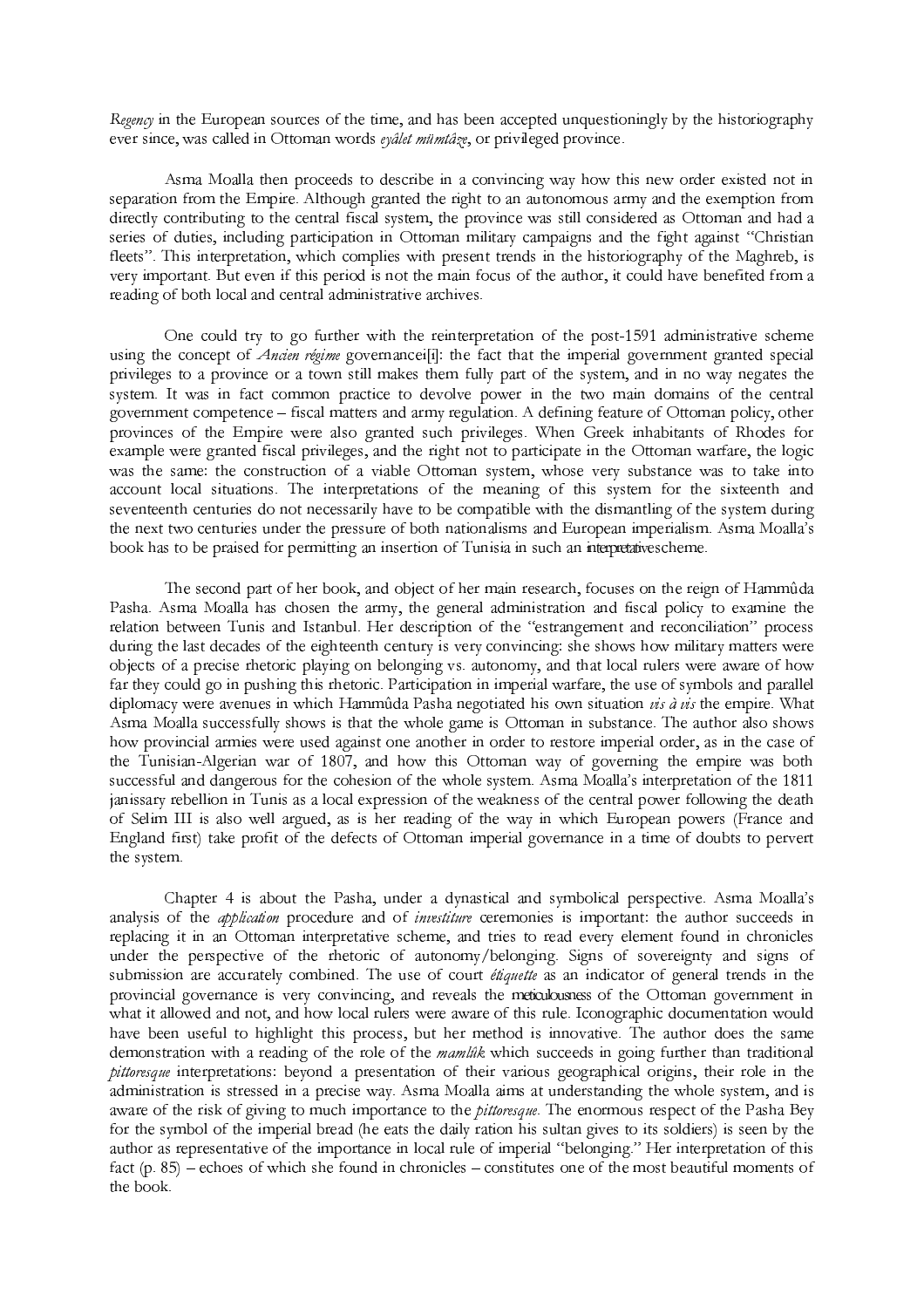The description of the organisation of the army of the province of Tunisia (chapter 5) is more classical, but also allows further interpretative steps. The main achievement of the research is the fact that "the structure of the Tunisian  $\mu$ nd was, to a remarkable extent, a reproduction of its Istanbul model" (p. 90). Asma Moalla successfully illustrates the convergence between Tunis and Istanbul through her analysis of both the military vocabulary and the very organization of the army. Her attention to linguistic details based on profound knowledge of Arabic – and the effort of juxtaposing *osmanli* equivalents is to be praised. Even if more attention could have been paid to recruitment, the various components of the army (Janissaries, zuwâwa, "tribal cavalry") are described precisely in their organization and their relation to the power. Most interesting is the attention to the privileges conferred by belonging to one corps or another. This introduces an element of interpretation for the whole administrative system, the description of which is the object of chapter 6.

The administration was divided into two sections: the *divan al-bisban*, which Asma Moalla interestingly translates as "accountancy", and the *diwân al-inshâ*, "the chancery" (p. 108). She describes the role and provinces of the main figures in the administration. The *sabib al tâbi*', guardian of the seal, was in charge of the relation with the Porte, of military actions, and the supervision of functionaries and officials. This position granted comfortable revenues. The bash kâtib acted as a general secretary, and the Malekite kâtib were generally members of notable families serving in the beylical administration. The aim of Asma Moalla's description of this administrative order is not to just repeat what had already been described, and instead try to link what she finds for Tunis to an Ottoman parallel. This is part of her method, aiming at a discussion of the autonomy thesis, and the result is very convincing: the described system is a local derivative of the Ottoman order.

As for the provincial administration, Asma Moalla's explanation of the role of tribal instances and local shaykhs shows well the insertion of traditional forms of governance into the description of the whole evolving administrative system. But this part is not the object of an archival focus, and relies on the reading of existing documentation. It does not always succeed in going further than what has already been written, especially for urban governance, for which the description of the shaykhs as representing the tribal order can not fully apply. The very analysis of urban government in its relation to provincial and central powers could have been an occasion to find an organizational link between the tribal dimension and state building. In cities, especially Tunis, urban governance has known an evolution during this period which reflects the setting of another aspect of the Ottoman rule: the relation with local élites, notables and guilds. This is not the object of Asma Moalla's book, but one could have hoped that having successfully updated interpretations related to the army and the central administration, she would have applied the same method to lower ranges of the administrative and social ladder.

The seventh chapter on the revenues of the beylical treasury is an innovative presentation of this aspect of governance for the province, and the base for rewarding comparisons. The presentation is clear and relies on a systematic list of traces of specific taxes into archives and chronicles. As for the army, this is an occasion to compare with the Ottoman system. Asma Moalla successfully demonstrates that the fiscal system which was applied in Tunis fitted the Ottoman frame. Very interesting is the description of taxes on rural land and agricultural production, and the effort to link these taxes to the social order. The description of taxes applied to production and sales is also accurately identified as the ones setting the relations with Christian traders. The only lacuna in Moalla's interpretation of this system is, once again, related to the urban condition.

Generally speaking, this book is a very important contribution to Tunisian historiography. It exemplifies the opening to new trends in the analysis of the Ottoman period, marking a break with colonial and nationalistic literatures (the second having often been very closely aligned with the first). The Regency of Tunis is presented by Asma Moalla in an innovative way: her use of new sources and new readings of already known documents related to the case of Tunis raise some new questions regarding new trends in the Ottoman historiography more generally. Asma Moalla has shown that Tunis could be read as part of the Ottoman Empire. New developments in her work and in the new Tunisian historiography in general could benefit from collaboration with Ottoman historiography, both in method and content: the use of central ottoman archival documents, the practice of comparison, at both an imperial and local to local scale, and a discussion of broader concepts on governance, administrative history, reform, old régime